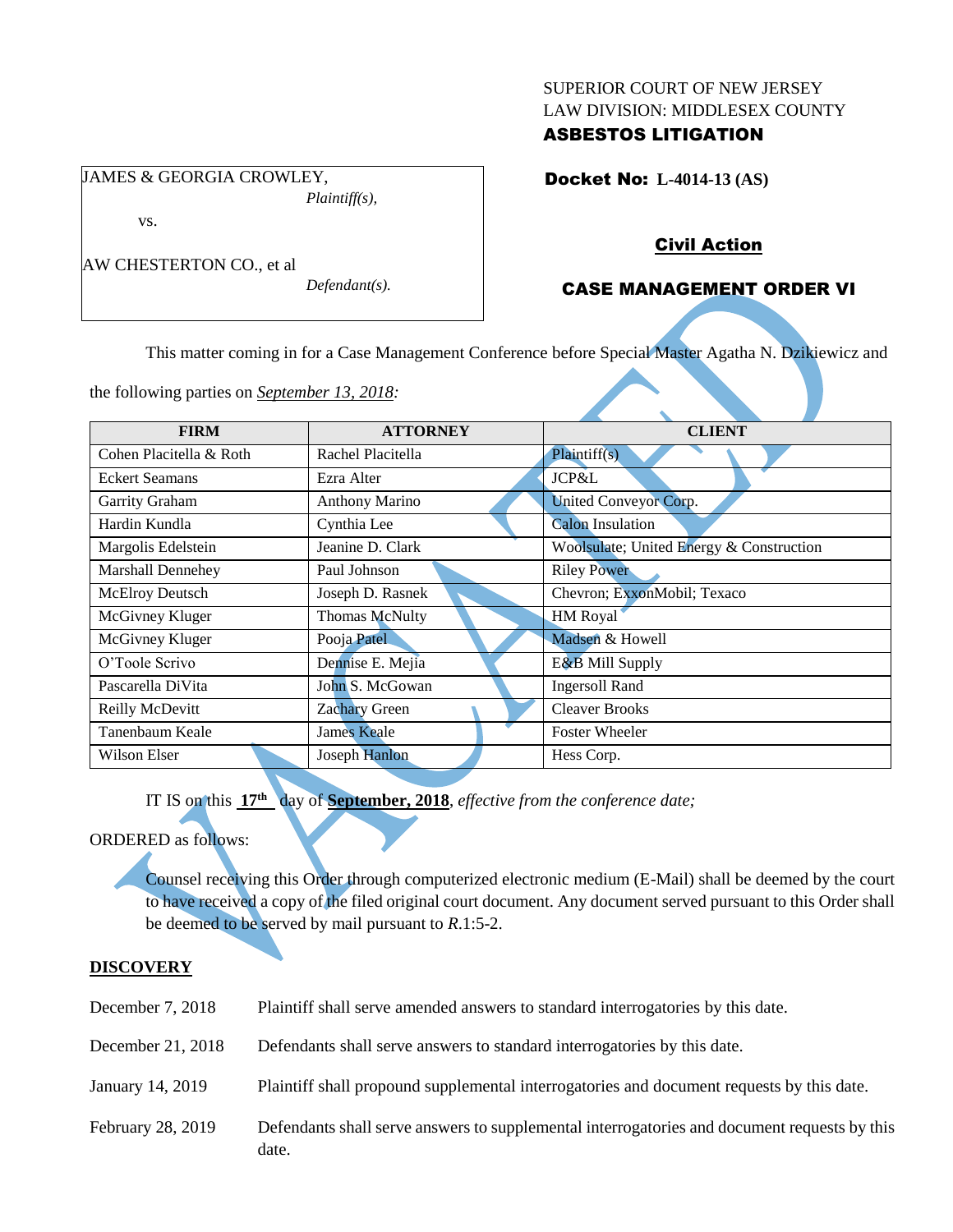| January 14, 2019  | Defendants shall propound supplemental interrogatories and document requests by this date.                                                                                                                  |
|-------------------|-------------------------------------------------------------------------------------------------------------------------------------------------------------------------------------------------------------|
| February 28, 2019 | Plaintiff shall serve answers to supplemental interrogatories and document requests by this<br>date.                                                                                                        |
| May 31, 2019      | Fact discovery, including depositions, shall be completed by this date. Plaintiff's counsel shall<br>contact the Special Master within one week of this deadline if all fact discovery is not<br>completed. |
| May 31, 2019      | Depositions of corporate representatives shall be completed by this date.                                                                                                                                   |

### **EARLY SETTLEMENT**

October 11, 2019 Settlement demands shall be served on all counsel and the Special Master by this date.

### **SUMMARY JUDGMENT MOTION PRACTICE**

| August 16, 2019 | Plaintiff's counsel shall advise, in writing, of intent not to oppose motions by this date. |  |  |  |
|-----------------|---------------------------------------------------------------------------------------------|--|--|--|
|                 |                                                                                             |  |  |  |

- August 30, 2019 Summary judgment motions shall be filed no later than this date.
- September 27, 2019 Last return date for summary judgment motions.

#### **MEDICAL DEFENSE**

- December 7, 2018 Plaintiff shall serve executed medical authorizations by this date.
- July 31, 2019 Plaintiff shall serve medical expert reports by this date.
- November 15, 2019 Defendants shall identify its medical experts and serve medical reports, if any, by this date. In addition, defendants shall notify plaintiff's counsel (as well as all counsel of record) of a joinder in an expert medical defense by this date.

# **LIABILITY EXPERT REPORTS**

July 31, 2019 Plaintiff shall identify its liability experts and serve liability expert reports or a certified expert statement by this date or waive any opportunity to rely on liability expert testimony.

November 15, 2019 Defendants shall identify its liability experts and serve liability expert reports, if any, by this date or waive any opportunity to rely on liability expert testimony.

# **EXPERT DEPOSITIONS**

December 13, 2019 Expert depositions shall be completed by this date. To the extent that plaintiff and defendant generic experts have been deposed before, the parties seeking that deposition in this case must file an application before the Special Master and demonstrate the necessity for that deposition. To the extent possible, documents requested in a deposition notice directed to an expert shall be produced three days in advance of the expert deposition. The expert shall not be required to produce documents that are readily accessible in the public domain.

 $\_$  , and the set of the set of the set of the set of the set of the set of the set of the set of the set of the set of the set of the set of the set of the set of the set of the set of the set of the set of the set of th